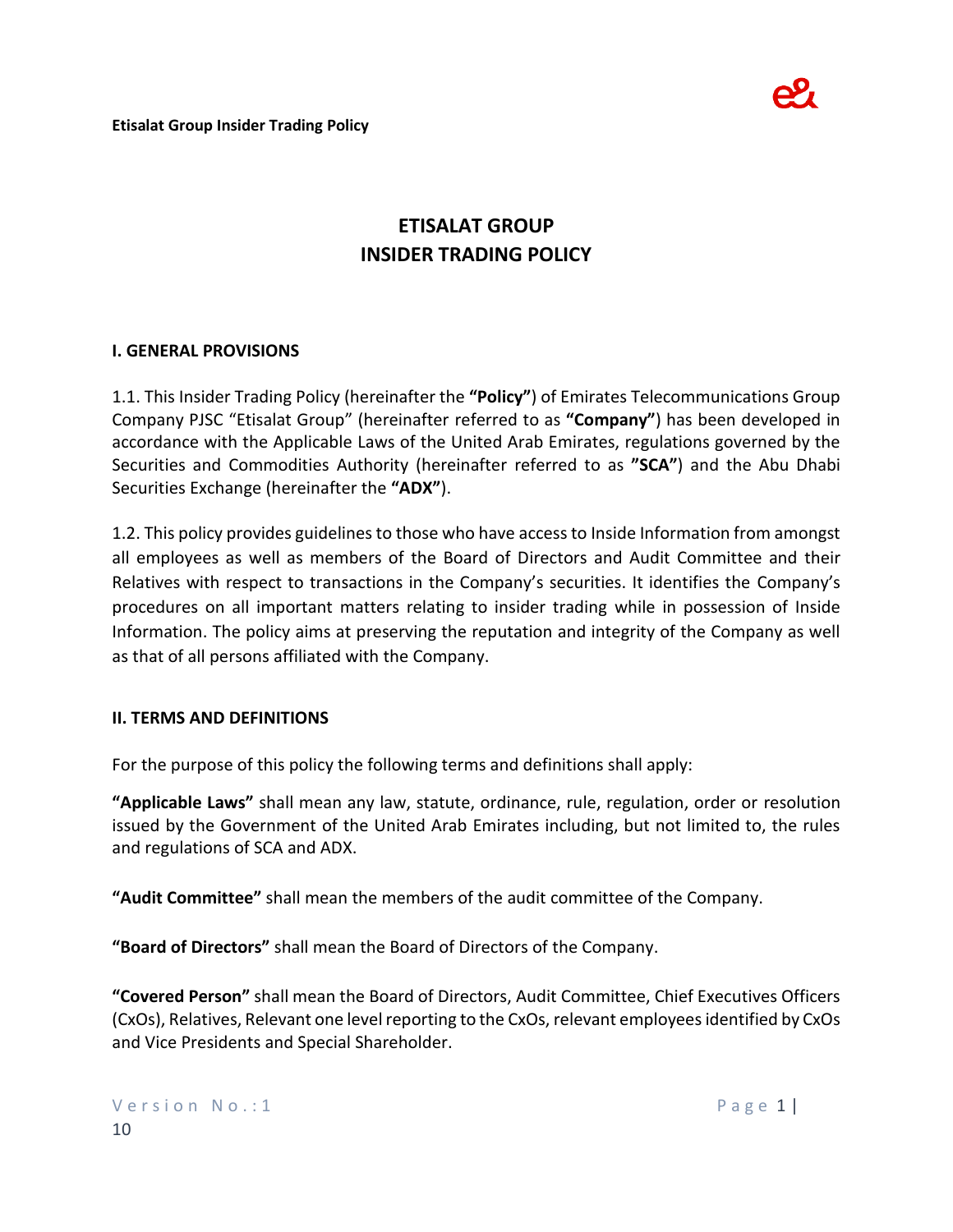

**"Event-Specific Blackout Period"** shall mean developments known to the Company deemed material and not yet disclosed to the public. It starts  $10<sup>th</sup>$  working days prior to the announcement of the Inside Information.

**"Inside Information"** shall mean information that is both "material" and "nonpublic".

**"Insider"** shall mean directors, Audit Committee members, CxOs, relevant employees of the Company, Special Shareholder, and anyone else (such as consultants, external auditors) who has material non-public information about the Company.

**"Quarterly Blackout Period"** shall mean the period beginning on the 15th calendar day before the end of any fiscal quarter of the Company and ending one day following the announcement of the Company's results for such fiscal quarter.

**"Material Information"** The materiality of information situation, event or resolution depends upon the circumstances. The information is considered "material" if there is a substantial likelihood that a reasonable investor would consider it important in making a decision to buy, sell or hold a security, or if the information is likely to have a significant effect, whether direct or indirect, on the market price of the security and the volume of its trading. Material information can be positive or negative and can relate to virtually any aspect of a company's business or to any type of security, debt or equity. Examples of material information include (*but are not limited to*) information about:

- Company's unannounced profits, financial results, projections of future earnings or losses;
- Changes in earnings estimates, financial forecasts or changes in previously released profit estimates or unusual gains or losses in major operations;
- Possible mergers, acquisitions, stake increase/decrease in affiliated company, tender offers or dispositions;
- Important business developments, such as entry into or loss of significant contracts;
- Significant financing developments including pending public sales or offerings of debt or equity securities;
- Developments regarding significant litigation or regulatory actions;
- Changes in Credit Ratings
- Defaults on borrowings
- Bankruptcies or liquidity problems
- Significant changes in the company's operations, prospects and reserve estimates;
- Write-down of assets;
- Proposed issuances of bonds and securities;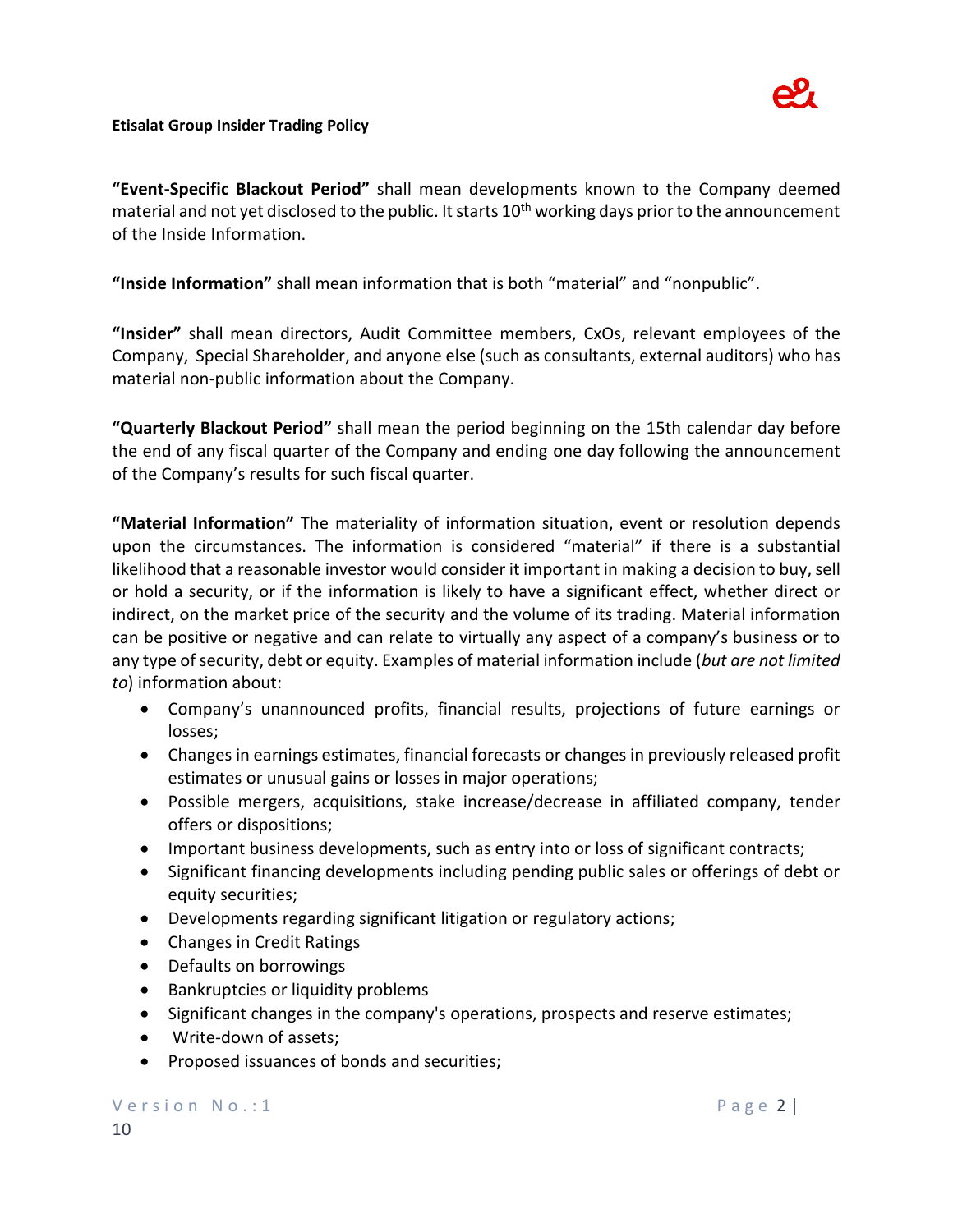

- Major changes in management; and
- Decision regarding dividends or buyback programs.

**"Non-public"** shall mean any information not available to the public. In order for information to be considered public, it must be widely disseminated in a manner making it generally available to investors through public disclosure documents filed with the ADX or disclosed on the Company's website, or published in a widely available newspaper or news website, television programs or any media domain, or analysts and investors conference call. The circulation of rumors, even if accurate and reported in the media, does not constitute effective public dissemination.

**"Relative"** shall mean spouse, minor children and minor stepchildren.

**"Share Trading Compliance Committee"** shall consist of Group Chief Financial Officer, Corporate Secretary, Group Chief Internal Control & Audit Officer, & Vice President Investor Relations.

**"Special Shareholder"** shall mean the shareholder as defined in the Company's Article of Association.

**"Short Sales"** shall mean a sale of securities not owned by the seller or a sale that is consummated by the delivery of securities borrowed by the seller.

**"Trading Day"** shall mean a day on which ADX is open for trading.

### **III. PROHIBITION ON INSIDER TRADING**

3.1 Insider trading occurs when any person purchases or sells a security while in possession of Inside Information relating to the security. Insider trading is prohibited by laws. The penalties for violating insider trading laws are listed under clause VII of this Policy.

3.2 No Insider may purchase or sell any Company security while in possession of Inside Information about the Company, its subsidiaries, its sister companies or other companies with which the Company has contractual relationships or may be negotiating transactions.

3.3 No Insider who knows of any Inside Information about the Company may communicate that information to any other person, including Relatives and friends.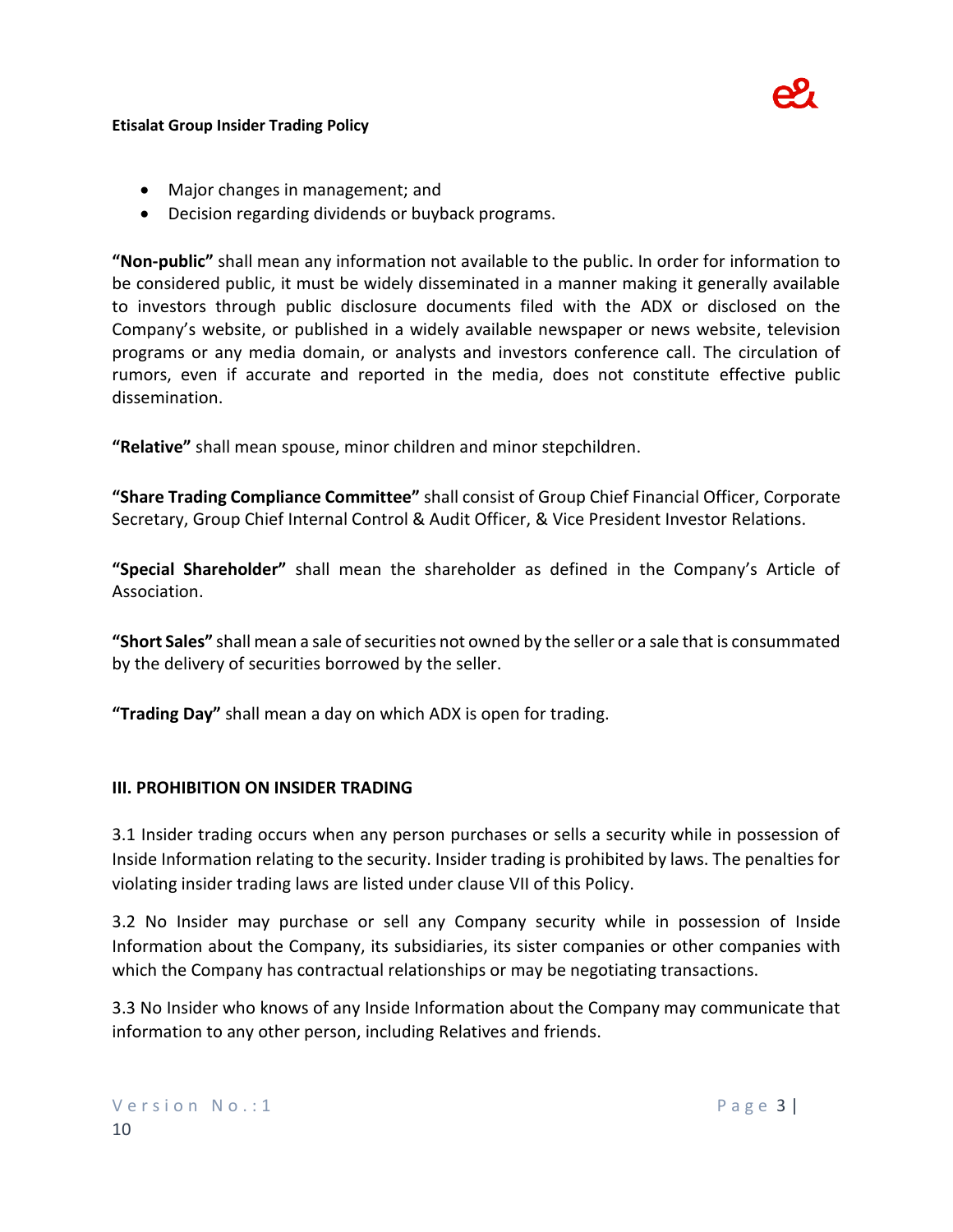

3.4 No Insider may purchase or sell any security of any other company, whether or not issued by the Company, while in possession of Material Non-public Information about that company that was obtained in the course of his or her involvement with the Company. No Insider who has access to any such Material Non-public Information may communicate that information to any other person, including Relatives and friends.

3.5 No insider who receives or has access to Inside Information may comment on the stock price movement or rumors of other corporate developments that are of possible significance to the investing public, unless it is part of his job description (e.g. Investor Relations) or you have been specifically pre-authorized by the Company.

3.6 No Insider shall engage in the Short Sale of the Company's securities. Short Sales of the Company's securities evidence an expectation on the part of the seller that the securities will decline in value, and therefore, signal to the market that the seller has no confidence in the Company or its short-term prospects. In addition, Short Sales may reduce the seller's incentive to improve the Company's performance. It is the policy of the Company that an Insider may not derive a benefit from any decline in the Company's share price as part of Short Sale transaction.

### **IV. ADDITIONAL TRADING RESTRICTIONS FOR COVERED PERSONS**

4.1 Under this policy, additional restrictions on transactions will be in place for Covered Persons because they are exposed to a wider range of Inside Information than the rest of the Company's employees.

4.2 The Company's Share Trading Compliance Committee may designate additional Covered Persons from time to time based on the nature of the Inside Information.

4.3 Investor Relations Department will communicate to the individuals that have been designated as Covered Persons.

### **V. BLACKOUT PERIODS**

5.1 Insiders and Covered Persons are prohibited from trading in the Company's securities during Blackout Periods.

5.2 Announcement of quarterly financial results almost always has the potential to have a material effect on the market for its securities. Therefore, to avoid even the appearance of trading on the Inside Information, and to assist compliance with insider trading laws, the

Version No.:1 Page 4 |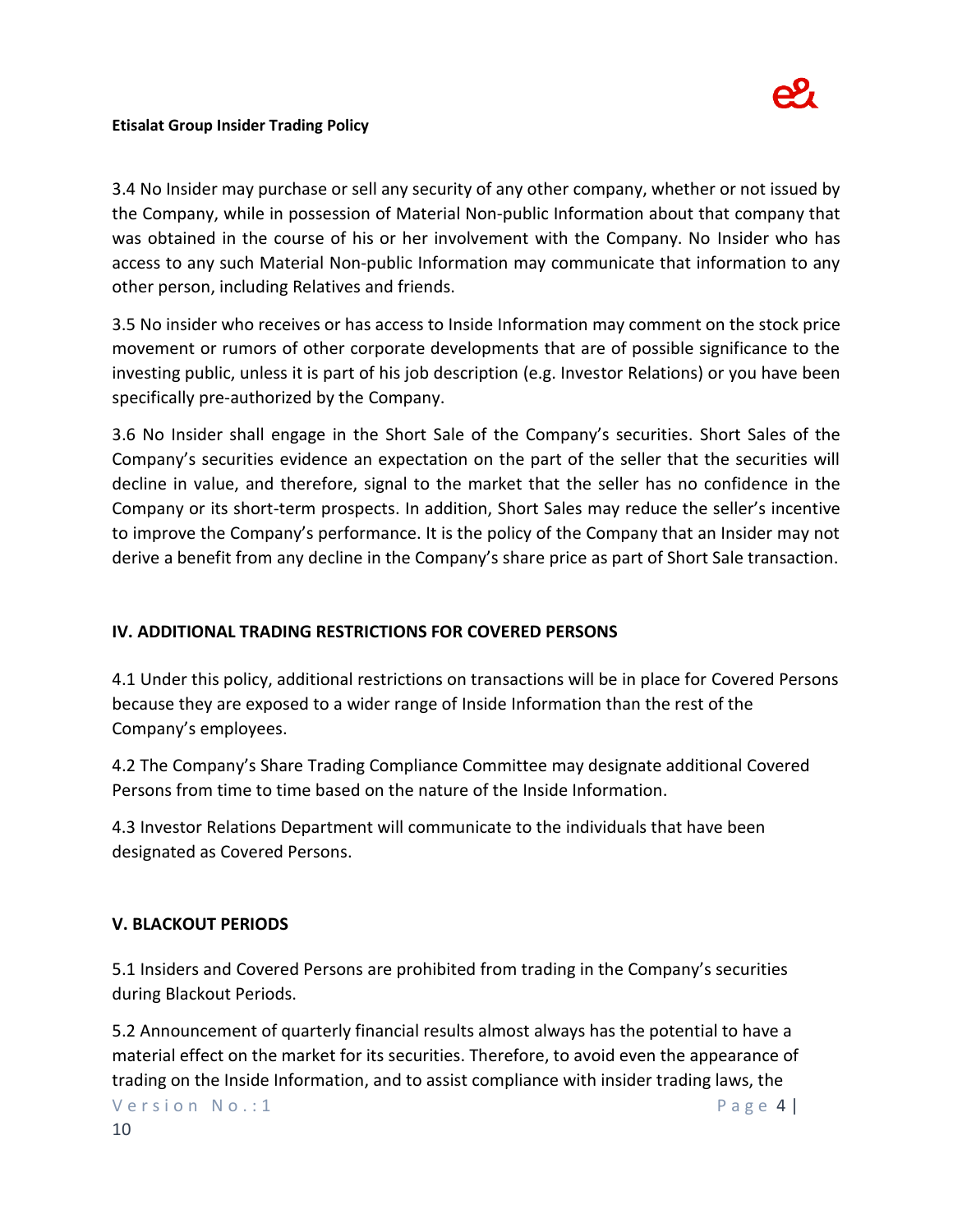

Company has created the following Blackout Periods during which the Insiders and Covered Persons may not trade in the securities of the Company:

- First quarter: from March 17th until the *end of the first Trading Day* following public announcement of first quarter financial results;
- Second quarter: from June 16th until the *end of the first Trading Day* following public announcement of second quarter financial results;
- Third quarter: from September 16<sup>th</sup> until the *end of the first Trading Day* following public announcement of third quarter financial results; and
- Fourth quarter and year-end: from December 17th until the *end of the first Trading Day* following public announcement of fourth quarter and full year financial results.

5.3 In certain circumstances, other types of Inside Information regarding the Company (such as negotiation of mergers, acquisitions or dispositions, litigation, regulatory decisions, or other material events) may be pending and not be publicly disclosed. In such event, the Company will impose the Event-Specific Blackout Period.

- **Insiders will be prohibited from trading in the Company's securities ten (10) working** days prior to the public announcement, unless the Inside Information was a result of sudden unforeseen circumstances;
- In certain situation, the Company would end the Event-Specific Blackout Period if the information is no longer Material;
- **The existence of an Event-Specific Blackout Period will be announced only to those** individuals who are prohibited from trading. It applies to these individuals whether or not they are aware of the event that triggered the blackout.
- An individual who was made aware of the existence of an Event-Specific Blackout Period may not disclose the existence of the blackout to anyone else, as this is also considered to be Material Non-public Information.

5.4 Investor Relations Department will communicate to the Insiders and Covered Persons the start and end of the Blackout Period.

# **VI. NOTIFICATION OF TRADING**

6.1 Insider and Covered Persons may trade in the securities of the Company when the trading window is open after obtaining written consent from the *Share Dealing Compliance Committee* by submitting an application as per Annexure 1 and an undertaking as per Annexure 2 and subject to pre-authorization of the trade by ADX.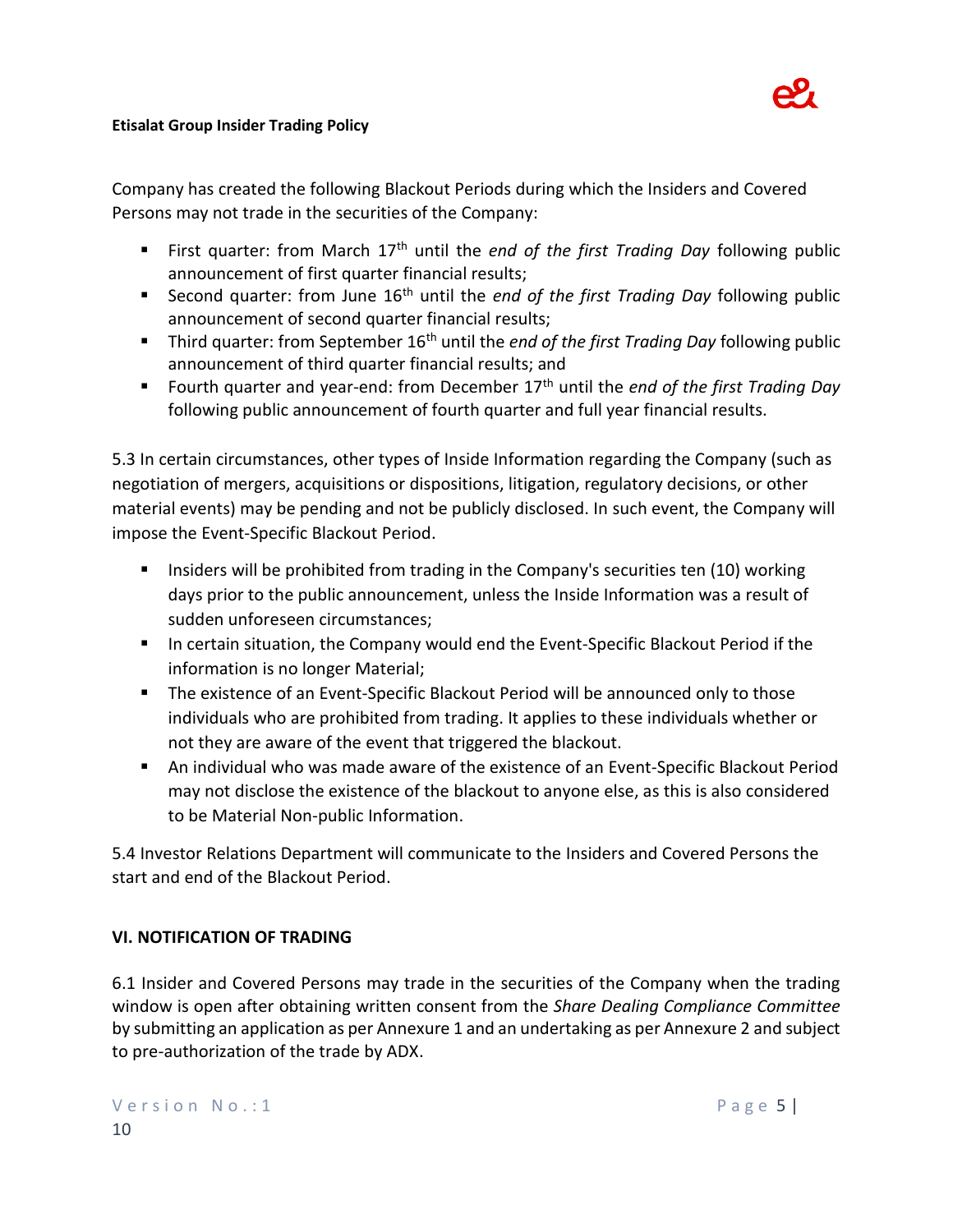

6.2 The insider shall, within three days of the execution of the Trade, submit the details of such Trade to the *Share Dealing Compliance Committee* as per Annexure 3. In case the transaction is not undertaken, a report to that effect shall be filed in the said form.

6.3 If the Trade is not executed within five Trading days after the application (Annexure 1) is given to the *Share Dealing Compliance Committee*, the insider must submit a new notification of the trade to the Share Dealing Compliance Committee.

6.4 At all times, the Company will comply with the mechanism set by the ADX in coordination with SCA for trades of Insiders and Covered Persons.

### **VII. Penalty for Insider Trading**

7.1 The penalties for violating insider trading Policy may include one or more of the followings:

7.1.a Disciplinary action up to termination of employment or relationship;

7.1.b Criminal and/or civil offence under Federal Law No. 4 of 2000 Concerning the Emirates Securities and Commodities Authority and Market that entails imprisonment for a period of not less than three months and not more than three years and/or to a fine of not less than one hundred thousand Dirhams and not more than one million Dirhams; and

7.1.c Transaction will be null and void.

### **VIII. INSIDER TRADING RESGISTER**

8.1 The Share Trading Compliance Committee shall oversee the insider trading register, maintain and monitor Insiders' register, which will include an updated list of Insiders/Covered Persons and their owned Etisalat securities, investor numbers (if available), undertakings, pre-clearance of trade.

8.2 The Share Trading Compliance Committee will provide an updated list of Insiders/Covered Persons to ADX and SCA at the beginning of the fiscal year or whenever an amendment is made thereto.

8.3 The Share Trading Compliance Committee shall provide SCA with a copy of the insider trading register upon request by SCA.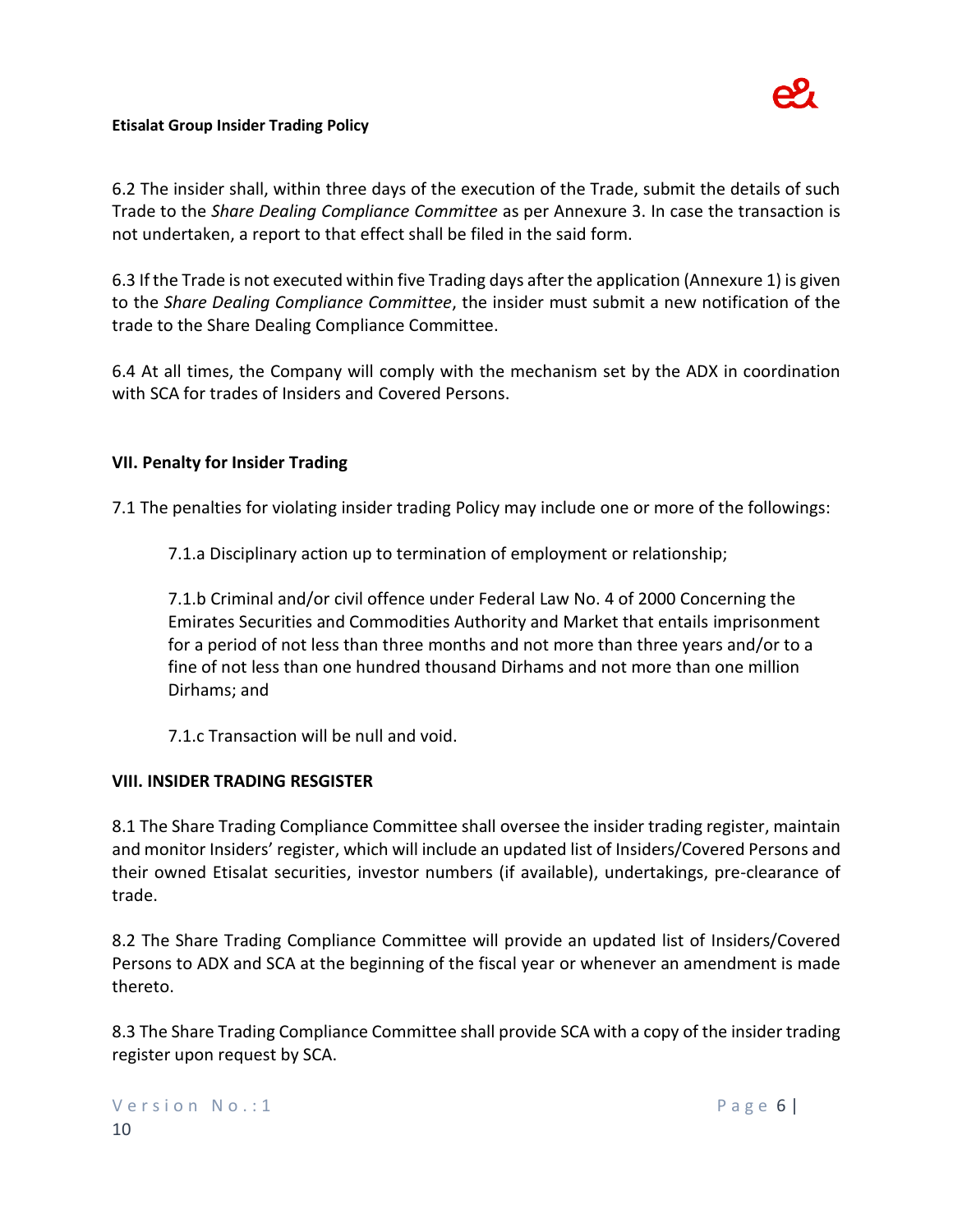

8.4 The Share Trading Compliance Committee shall comply with other relevant requirements determined by SCA or ADX.

8.5 The Share Trading Compliance Committee will review changes to the Applicable Laws and update the Policy.

### **IX. MAKING AMENDMENTS IN THIS POLICY**

9.1 This Policy has been approved by the Board of Directors and shall take effect from December 15, 2019. In case of future amendments thereto, the Board of Directors shall have the authority to approve the updated version.

9.2 Any replacement, abolishment or amendment to the Applicable Laws, that is in contradiction with any provision(s) of this Policy or invalidate such provision(s), shall prevail. The Company shall arrange for the Policy to be amended in full compliance with the Applicable Laws.

\_\_\_\_\_\_\_\_\_\_\_ **End of the Document** \_\_\_\_\_\_\_\_\_\_\_\_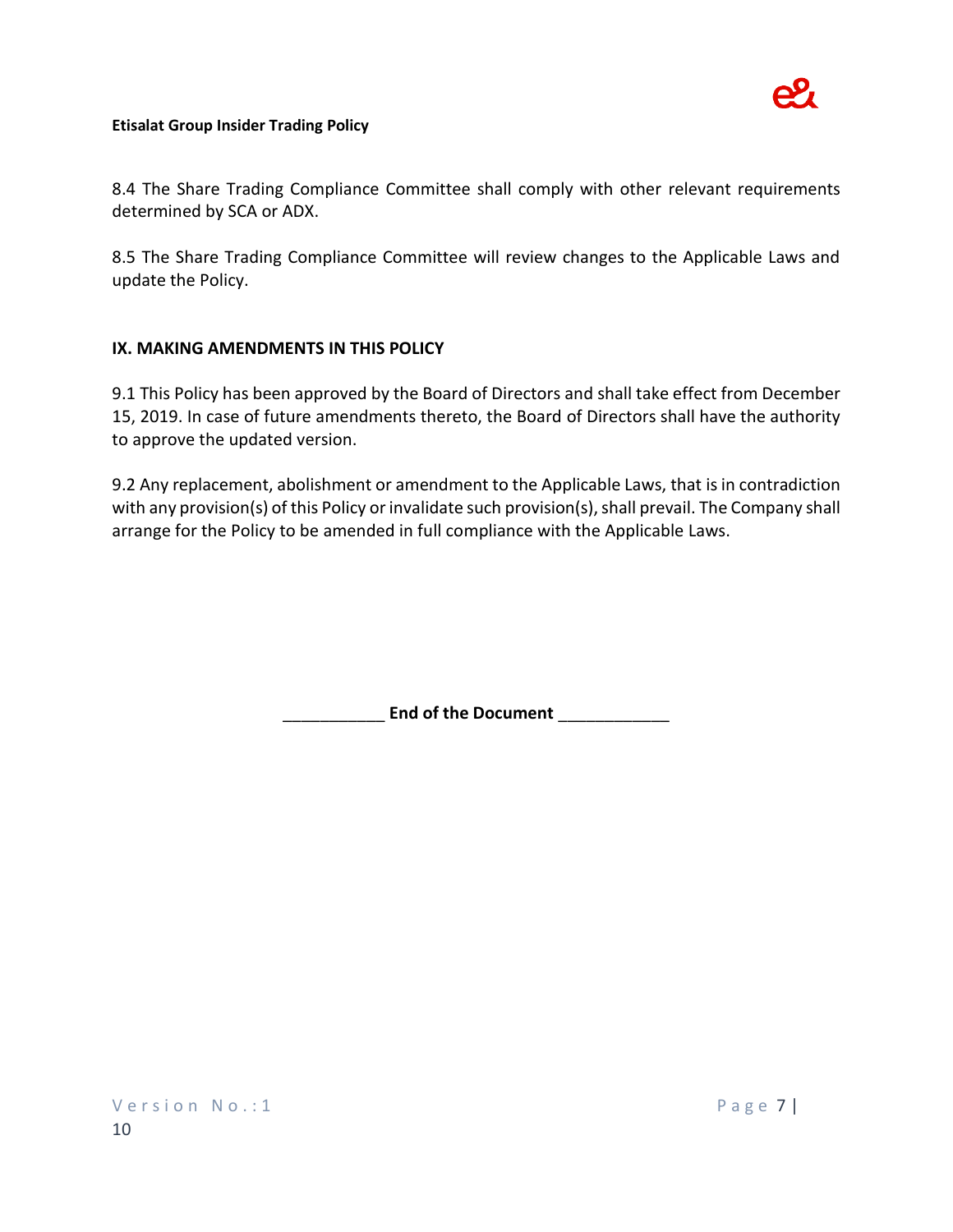# **ANNEXURE 1 APPLICATION FOR NOTIFICATION OF TRADE**

To: The Share Trading Compliance Committee, Etisalat Group.

Pursuant to the UAE Regulations related to Insider Trading and the Company's Insider Trading Policy, I seek approval to trade shares of the Company as per details given below:

| 1              | Name of Applicant                      |                |
|----------------|----------------------------------------|----------------|
| $\overline{2}$ | Designation / Job Title                |                |
| 3              | Relationship with the Applicant        |                |
|                | (Self/Immediate Relative)              |                |
| 4              | <b>ADX Investor Number</b>             |                |
| 5              | Number of securities held as on date   |                |
| 6              | Purpose of the Trade                   | Purchase<br>a) |
|                |                                        | Sale<br>b)     |
|                |                                        | Pledge<br>C)   |
| 7              | Proposed date of trade                 |                |
| 8              | Estimated number of shares proposed to |                |
|                | be traded                              |                |
| 9              | Current market price (as on date of    |                |
|                | application)                           |                |

I enclose herewith the Undertaking signed by me.

Name:

Signature :

Date :

Version No.: 1 Page 8 | 10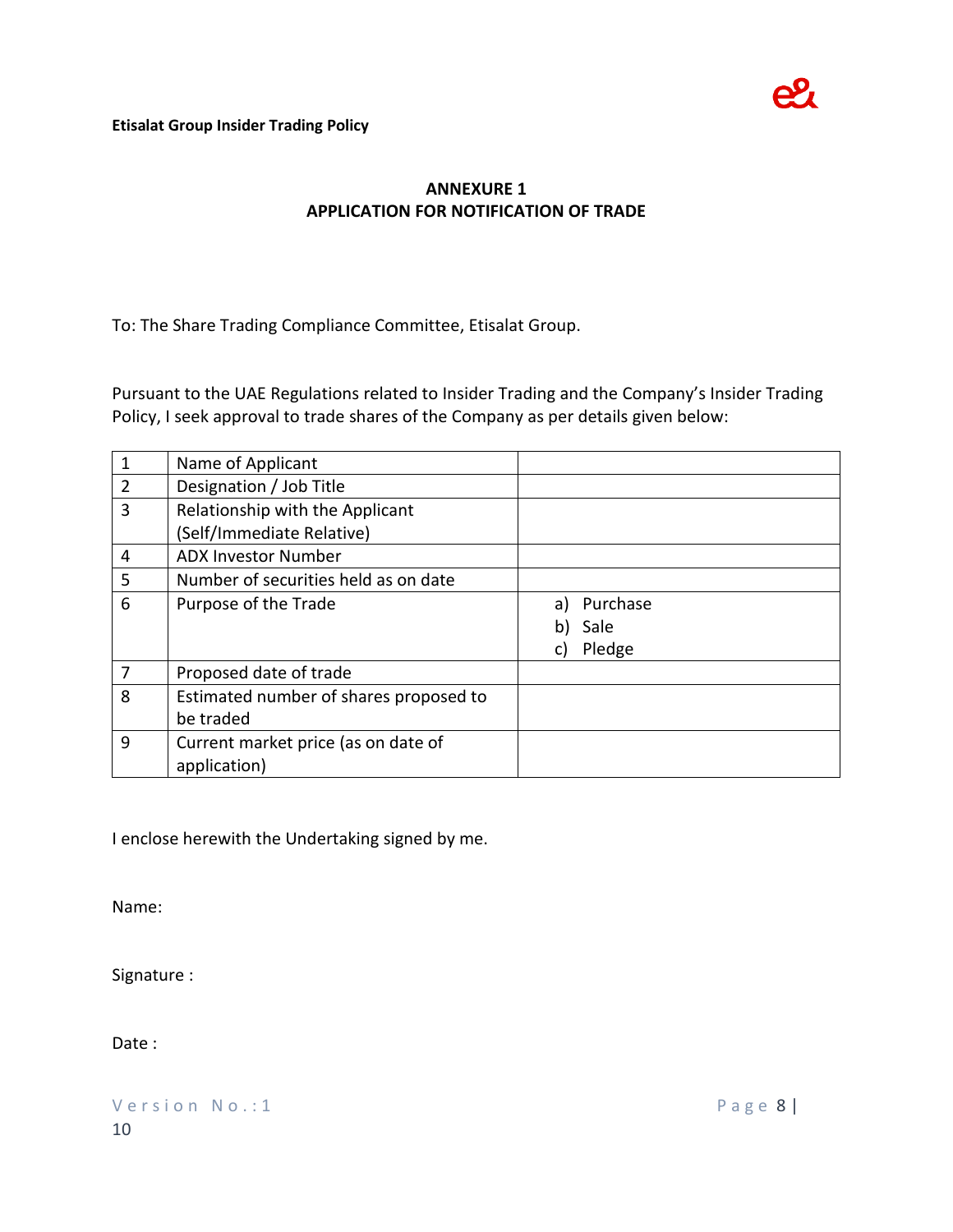

## **ANNEXURE 2 UNDERTAKING TO BE ACCOMPANIED WITH THE APPLICATION FOR TRADE**

To: The Share Trading Compliance Committee, Etisalat Group.

I, \_\_\_\_\_\_\_\_\_\_\_\_\_\_\_\_\_\_\_\_\_\_\_\_\_\_\_\_\_\_\_\_\_\_\_\_\_\_\_\_\_\_\_\_\_\_\_\_\_\_\_\_\_ being identified as Insider as per the Trading Policy of Etisalat Group, am desirous of trading in shares of the Company as mentioned in my application for trading dated  $\blacksquare$ 

I further declare that I am not in possession of any Inside Information up to the time of signing this Undertaking.

In the event that I have access to or receive any Inside Information after the signing of this undertaking but before executing the transaction for which approval is sought, I shall inform the *Share Trading Compliance Committee* of the same and shall completely refrain from trading in the securities of the Company until such information becomes public.

I declare that I have not contravened the provisions of the Insider Trading policy as notified by the Company.

I undertake to submit the necessary report within three days of execution of the transaction / a 'Nil' report if the transaction is not undertaken.

I shall execute the trade within five days after the date this application receipt of approval. In case, the trade was not executed within five days, I shall submit a new application for trade.

I declare that I have made full and true disclosure in the matter, that I am the sole responsible of any breach to the regulations that govern this trading and that Etisalat Group shall not bear any responsibility whatsoever due to this trading in its security.

Name:

Signature :

Version No.:1 Page 9 | 10 Date :